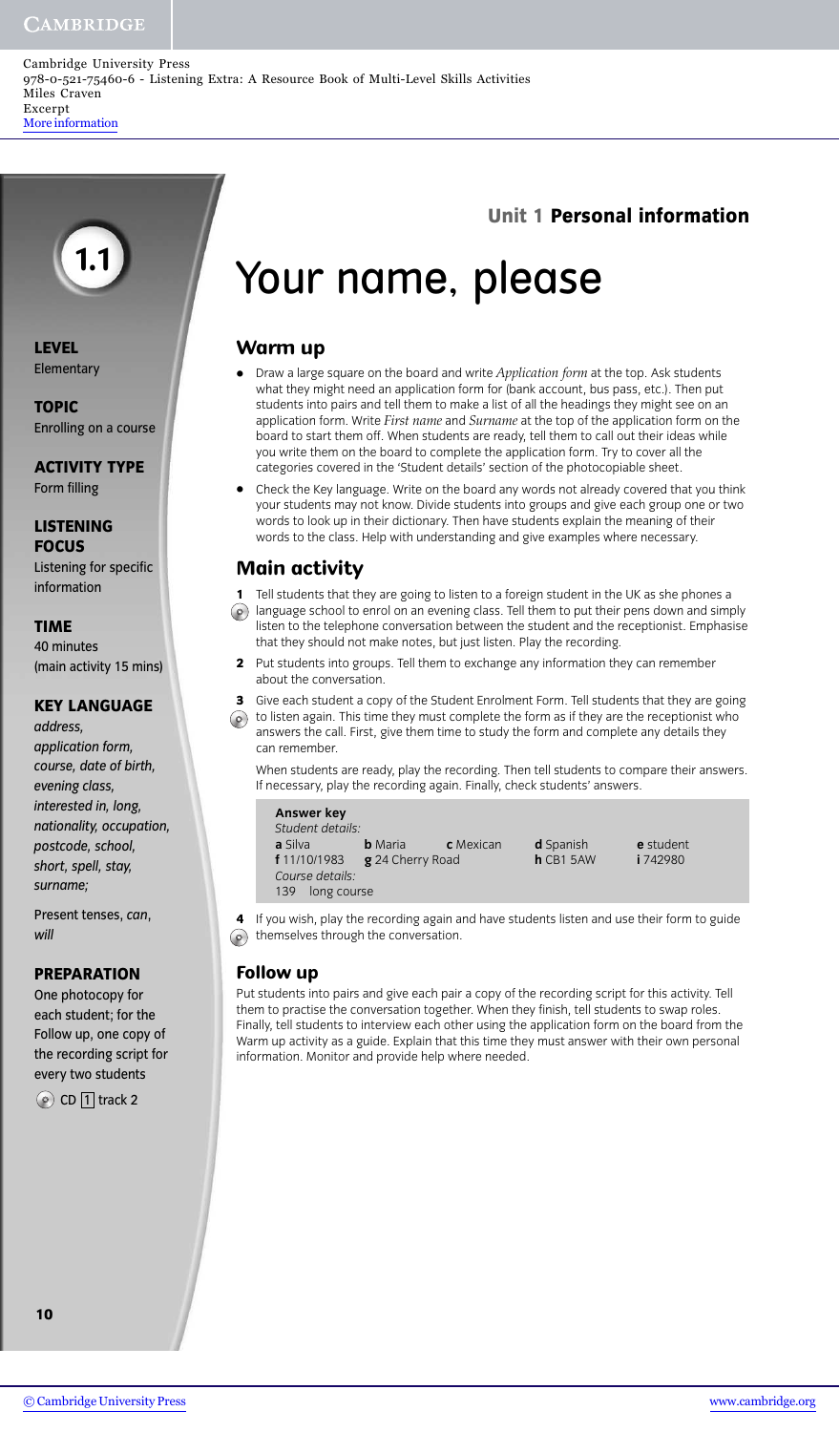| <b>EVENING CLASSES</b><br><b>Student Enrolment Form</b><br>To be completed for all new students<br><b>Student details</b><br>Date of birth $\frac{1}{2}$ /  /<br>day month<br>year<br>Address<br>Τ.<br>Phone no.<br><b>Course details</b><br>141 Advanced<br>121 Elementary L<br>131 Intermediate $\Box$<br><b>French</b><br>129 Elementary $\Box$<br>139 Intermediate $\Box$<br>149 Advanced<br><b>English</b><br>151 Elementary $\Box$<br>161 Intermediate $\Box$<br>171 Advanced<br>German<br>159 Elementary L<br>169 Intermediate<br>179 Advanced<br><b>Spanish</b><br>181 Elementary<br>191 Intermediate $\square$<br>Japanese<br>short course $\Box$<br>long course $\Box$<br><b>Type of course</b> | <b>Cambridge Language College</b> |  |
|-----------------------------------------------------------------------------------------------------------------------------------------------------------------------------------------------------------------------------------------------------------------------------------------------------------------------------------------------------------------------------------------------------------------------------------------------------------------------------------------------------------------------------------------------------------------------------------------------------------------------------------------------------------------------------------------------------------|-----------------------------------|--|
|                                                                                                                                                                                                                                                                                                                                                                                                                                                                                                                                                                                                                                                                                                           |                                   |  |
|                                                                                                                                                                                                                                                                                                                                                                                                                                                                                                                                                                                                                                                                                                           |                                   |  |
|                                                                                                                                                                                                                                                                                                                                                                                                                                                                                                                                                                                                                                                                                                           |                                   |  |
|                                                                                                                                                                                                                                                                                                                                                                                                                                                                                                                                                                                                                                                                                                           |                                   |  |
|                                                                                                                                                                                                                                                                                                                                                                                                                                                                                                                                                                                                                                                                                                           |                                   |  |
|                                                                                                                                                                                                                                                                                                                                                                                                                                                                                                                                                                                                                                                                                                           |                                   |  |
|                                                                                                                                                                                                                                                                                                                                                                                                                                                                                                                                                                                                                                                                                                           |                                   |  |
|                                                                                                                                                                                                                                                                                                                                                                                                                                                                                                                                                                                                                                                                                                           |                                   |  |
|                                                                                                                                                                                                                                                                                                                                                                                                                                                                                                                                                                                                                                                                                                           |                                   |  |
|                                                                                                                                                                                                                                                                                                                                                                                                                                                                                                                                                                                                                                                                                                           |                                   |  |
|                                                                                                                                                                                                                                                                                                                                                                                                                                                                                                                                                                                                                                                                                                           |                                   |  |
|                                                                                                                                                                                                                                                                                                                                                                                                                                                                                                                                                                                                                                                                                                           |                                   |  |
|                                                                                                                                                                                                                                                                                                                                                                                                                                                                                                                                                                                                                                                                                                           |                                   |  |
|                                                                                                                                                                                                                                                                                                                                                                                                                                                                                                                                                                                                                                                                                                           |                                   |  |
|                                                                                                                                                                                                                                                                                                                                                                                                                                                                                                                                                                                                                                                                                                           |                                   |  |
|                                                                                                                                                                                                                                                                                                                                                                                                                                                                                                                                                                                                                                                                                                           |                                   |  |
|                                                                                                                                                                                                                                                                                                                                                                                                                                                                                                                                                                                                                                                                                                           |                                   |  |
|                                                                                                                                                                                                                                                                                                                                                                                                                                                                                                                                                                                                                                                                                                           |                                   |  |
|                                                                                                                                                                                                                                                                                                                                                                                                                                                                                                                                                                                                                                                                                                           |                                   |  |
|                                                                                                                                                                                                                                                                                                                                                                                                                                                                                                                                                                                                                                                                                                           |                                   |  |
|                                                                                                                                                                                                                                                                                                                                                                                                                                                                                                                                                                                                                                                                                                           |                                   |  |
|                                                                                                                                                                                                                                                                                                                                                                                                                                                                                                                                                                                                                                                                                                           |                                   |  |
|                                                                                                                                                                                                                                                                                                                                                                                                                                                                                                                                                                                                                                                                                                           |                                   |  |
|                                                                                                                                                                                                                                                                                                                                                                                                                                                                                                                                                                                                                                                                                                           |                                   |  |
|                                                                                                                                                                                                                                                                                                                                                                                                                                                                                                                                                                                                                                                                                                           |                                   |  |

п

From Listening Extra by Miles Craven © Cambridge University Press 2004 **PHOTOCOPIABLE**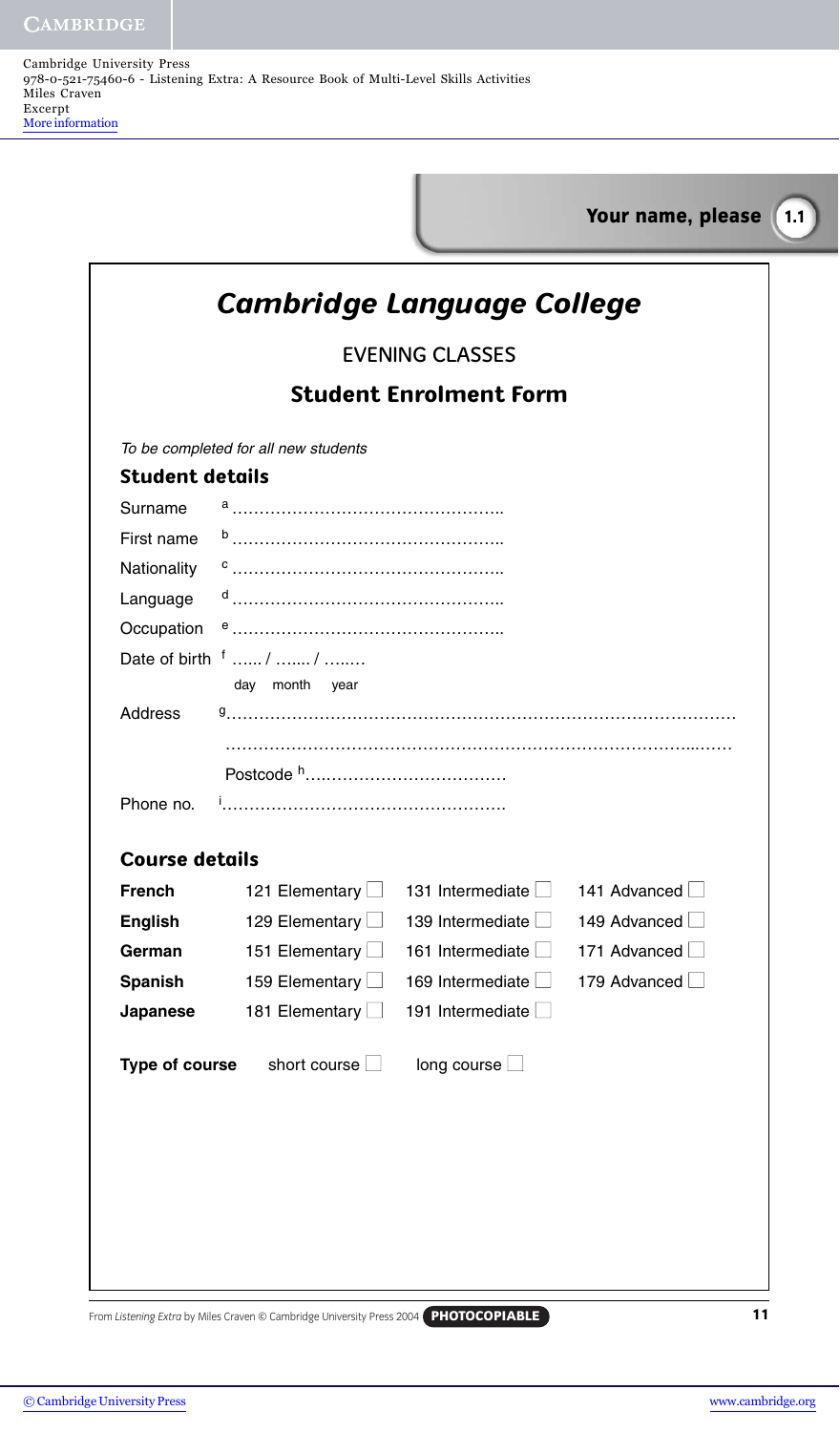## **CAMBRIDGE**

## **Unit 1 Personal information**

# Nice to meet you

## **Warm up**

- **•** Ask students to raise their hand if they have ever stayed in a youth hostel. Encourage them to explain what a youth hostel is in case any students don't know. If possible, put students into groups to talk about their experiences in youth hostels. Tell them to talk about where they stayed, the people they met, and what they did there. You may wish to tell them about your own experience of youth hostels too, if appropriate.
- **•** Check the Key language. On the board, write any words you think your students may not know. Put students into pairs and tell them to use their dictionaries to identify the part of speech of each word (noun, verb, adjective, etc.). When they finish, review their answers and ask volunteers to explain the meaning of each word. Give examples where necessary.

## **Main activity**

- **1** Explain to students that they will hear a conversation between several people who meet in  $\circledcirc$  the kitchen of a youth hostel. Explain that they must listen to the conversation and note each person's first name. When students are ready, play the recording.
- **2** Have students call out the first names of each of the people in the recording, and write them on the board: *James*, *Peem*, *Simone*, *Takeyuki*. Then put students into pairs and tell them to exchange any additional information they can remember about each person.
- **3** Divide students into groups of four. Give each student a different International Identity  $\odot$  Card. Give each group a set of cards with the missing words and phrases. Tell them to spread the cards out on the table, face upwards so they can read them. Explain that they are going to listen to the recording again. When they hear a word or phrase that is missing from their own International Identity Card, they should take the word or phrase card and put it in the correct place. Give students a few moments to study the words and phrases

When students are ready, play the recording. Finally, check students' answers.

#### **Answer key**

James Kent, American, New York University, History Peem Thalong, Thai, Ascension University, Engineering Simone Clement, French, the Sorbonne, History Takeyuki Saito, Japanese, Tokyo University, Computer science

on the cards, so they can anticipate which ones to listen for.

**4** In the same groups of four, tell students to role play the conversation. Explain they should use the information on their International Identity Card to help them. Encourage them to recreate the conversation as exactly as possible. When they finish, encourage them to repeat the role play but this time to substitute the information on the International Identity Cards with their own ideas. Give students time to practise, then ask groups to volunteer to role play their situation in front of the class.

#### **Follow up**

Divide the board into two columns. Write *Advantages of youth hostels* at the top of one column and *Disadvantages of youth hostels* at the top of the other. Put students into pairs and tell them to choose one category. They should list all the arguments they can think of either in favour of or against youth hostels. When they finish, have them write their ideas on the board in the appropriate column. Encourage students to justify their reasons in an open whole-class debate.

#### **LEVEL** Intermediate

## **TOPIC** Exchanging personal

**1.2**

information

### **ACTIVITY TYPE**

Completing student identity cards

## **LISTENING**

**FOCUS** Listening for specific information

### **TIME**

35 minutes (main activity 20 mins)

### **KEY LANGUAGE**

*to be born, boyfriend, clever, company, computer science, curry, delicious, engineering, guy, pass, plate, salt, university;* 

Present tenses

### **PREPARATION**

One photocopy (cut up) for each group of four students

 $\circledcirc$  CD  $\boxed{1}$  track 3